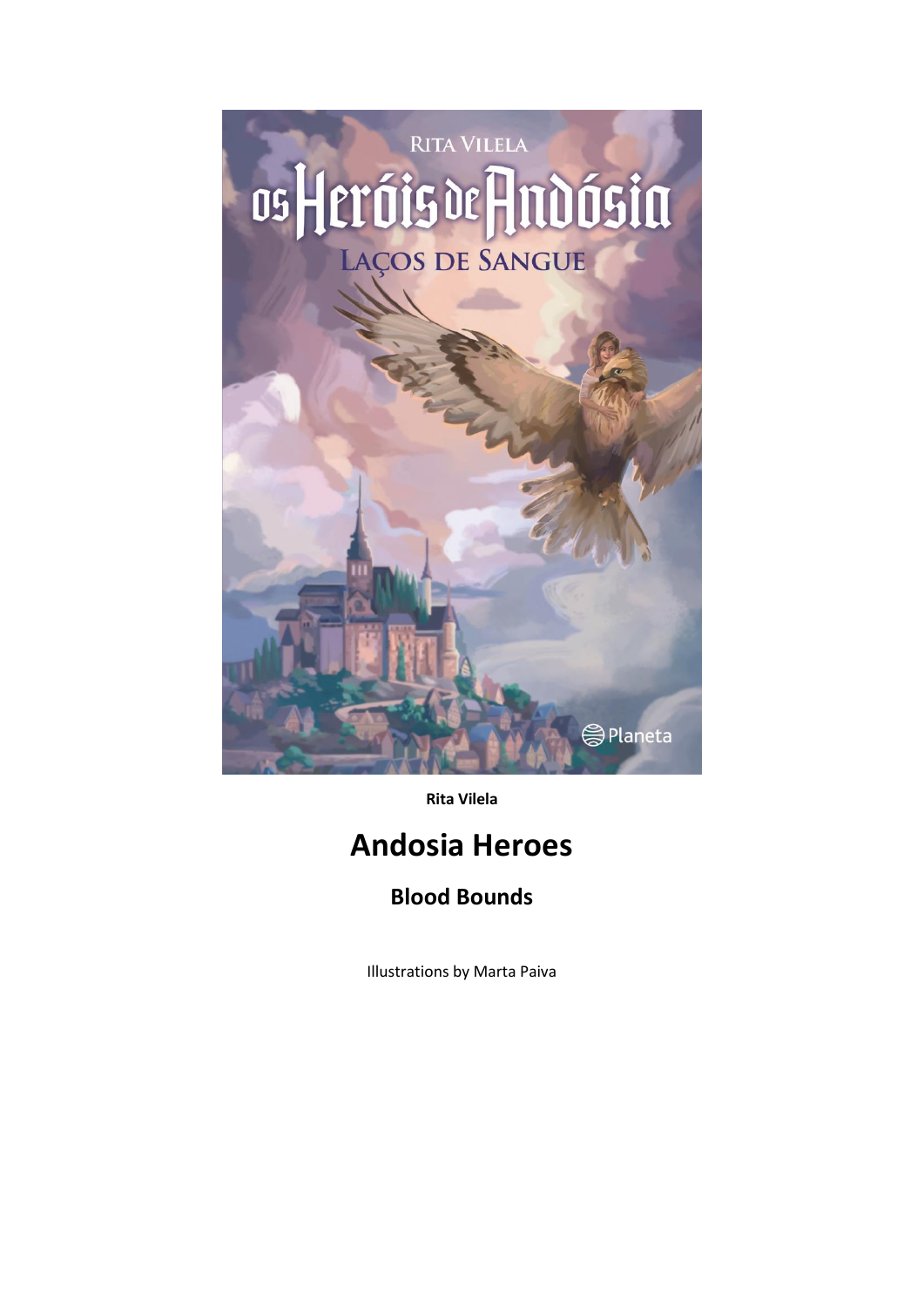## **Table of contents**

| 1 Falling into the void  11         |
|-------------------------------------|
| 2 One answer and many questions  19 |
| 3 Nothing goes well  24             |
| 4 The first recollections  30       |
| 5 The heroes of Andosia  36         |
| 6 All is pretty clear  41           |
| 7 Revelations ensue  48             |
| 8 Total loss  58                    |
| 9 One night to forget  65           |
| 10 Francisca has an idea  76        |
| 11 Portals and battles  83          |
| 12 Alabit and I  91                 |
| 13 To know and to believe  99       |
| 14 Winged horses 107                |
| 15 The rope theft  113              |
| 16 From the bridge below  119       |
| 17 Missing  130                     |
| 18 At Xantoro castle's tower  141   |
| 19 A message for Alabit  151        |
| 20 A love story  157                |
| 21 Rescue mission  171              |
| 22 Power play  183                  |
| 23 The fight for freedom  193       |
| 24 At the heroes gallery  209       |
| 25 Back home  221                   |
|                                     |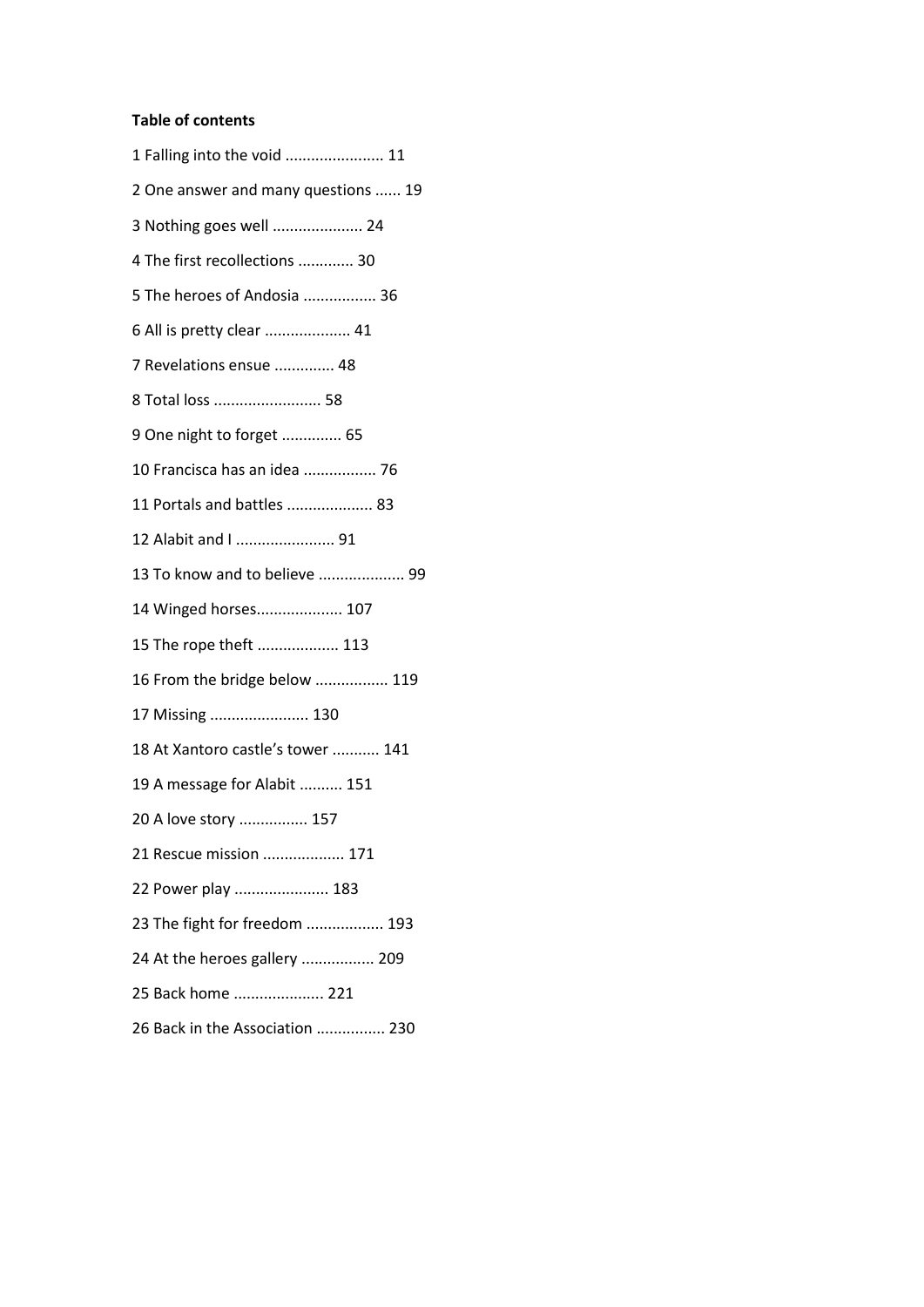## **Falling into the void**

I remember hearing people say they dreamt they were falling, falling into the void and that they woke in bed with the heart beating really fast. I remember hearing these tales and not paying much attention, dismissing it as rather a foolish dream and thinking there were more interesting things to wake us up in the middle of the night.

How could I have ever imagined the meaning of such dreams back then? I was far from guessing that this would happen to me one day and how everything would change after these dreams.

But I should start from the beginning. My name is Sofia, I am a single child, I am 15 years old and nothing remarkable or outstanding has happened so far in my life as far as I can remember. On the night of April 22<sup>nd</sup>, the eve of the day when I would blow the 15 candles of my birthday cake, I woke up in the early morning with the sensation of falling into the void. I didn't pay much attention, thinking that it was perhaps the result of the unrest that usually precedes the preparation of the party, when one is not yet certain of having everything ready before the guests arrive.

But the day after I had the same dream. And two days after the same happened … For a whole week, the dream repeated, always the same. I was falling into a black environment, a long fall which gave me time to think about everything that could go wrong when the descent would end and I would move suddenly from the dizzying speed to the standstill position. When the fall ended, I woke up on my bed, soaked in sweat, the heart beating fast.

I had always slept like a log and didn´t remember ever having had a nightmare. What was going on? And, above all, how could I go back to normal?

And to make matters worse, my mother was getting on my case, always complaining because I didn't make the bed because I had left the dirty socks scattered on the floor because I didn't come running every time she called for dinner …

After all, the room was mine and I could leave it untidy. What could be the problem if my food was cold? Why didn't they start eating without me? But the relationship with my mother had gone sour, my father had joined the conversation and I ended up grounded and was not allowed to use the computer for a month.

My life had become a living hell! And to make matters worse on April 30<sup>th</sup> I lost my monthly travel card and spent almost two hours trying to get a new one. While I was waiting for the bus, it started raining, my umbrella did not resist the wind and I was for half an hour in the rain until I was able to take public transportation. I went home, I had an argument with my mother and went to bed without having dinner. But the day was not over yet …

That night, the night of the last day of April I had the usual nightmare. This time I felt, more real than ever, the blast of air that occurred during the fall, the pitch darkness that surrounded me … the impact when I fell.

I had not yet been able to find out where I was exactly when the light in my room went on, blinding me. My parents stood at the door: my mother looking scared, my father looking angry.

**1**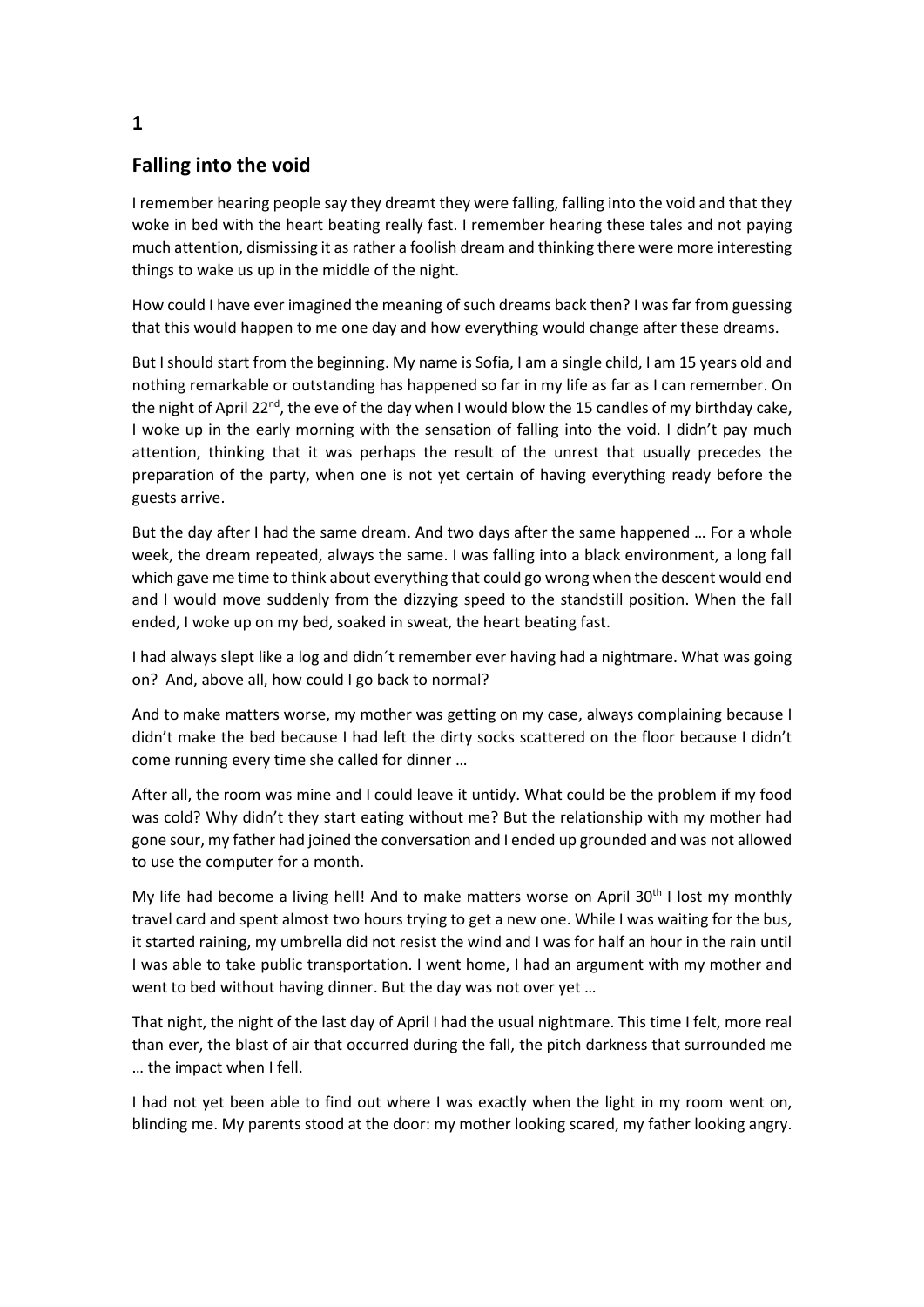I was surprised at the position of my body, I tried to stand up straight and only then did I realise there was something wrong. The bed was broken, the bed base had collapsed in the middle and the mattress formed a "V" shape, in the centre of which I was sitting.

The interrogation began even before I could get up. Father and mother woke up with the noise and wanted to know what I had been doing in the middle of the night for such a thing to have happened.

I tried to explain that I didn't have the faintest idea, but they did not believe me and considered me guilty without even listening to what I had to say.

– Do you want me to believe that wood this thick broke while you were peacefully sleeping?

My father was not the beating up guy but the three times he did are still very much in my memory. And I have to confess –when I saw him with that furious look in his eyes– I feared that that episode may not end well.

But I managed to escape from it. That, which I considered being the first day of my life, ended only with a suspension of my weekly pocket money for an indefinite period until we were able to pay for a new bed.

When I was alone again in the darkness, I cried for the injustice I had been a victim of.

Then the tears disappeared and I was invaded by doubt: what was wrong with me? My father was right, wood would never break like that! It seemed as someone had jumped from a high place into my bed.

I sat down on the couch and I fell asleep thinking whether it would be possible for dream and reality to be somehow connected.

\*\*\*

The first week of May was not easy, it was a week of school exams and I couldn't get my head into studying. The mystery of the broken bed was affecting me and I kept waking up in the middle of the night with the sensation of falling, the heart beating fast and my body hurting …. I was naturally devastated and everything was going wrong.

When I opened up with Francisca, my best friend, she suggested that I was perhaps a sleepwalker and that's the theory we decided to put to the test.

Upon her suggestion, that night I grabbed a ball of wool my grandmother had left behind in the house during her last holidays, I took a piece of two meters and, before going to bed I tied my ankle to the bedpost. If I would get up during the night, the wool yarn would break.

The clock stroke 03:30 when I woke up with the usual nightmare. My first thought was to look at the wool yarn: would it still be intact? I folded the leg and grabbed the yarn I had tied, pulling it slowly. Moments after I had the other end of the yarn in my hand.

I turned the light on and looked at my ankle. Below the wool yarn was a purplish mark on my skin, marking the area where the wool yarn had been pressed against the leg. The test worked, there it was the proof that I had gotten up during the night.